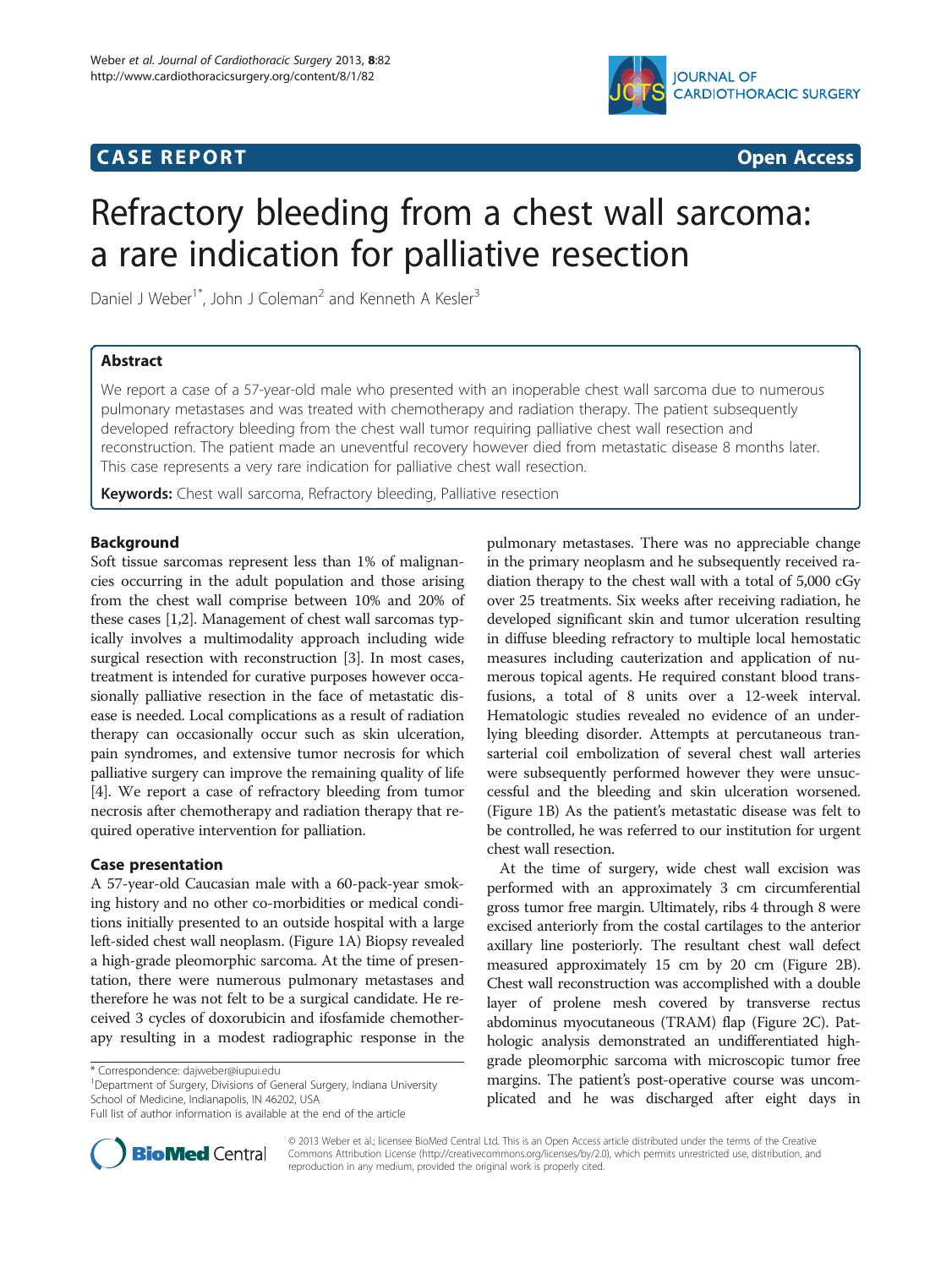<span id="page-1-0"></span>

multiple embolization coils (dark arrows).

improved condition. He did well for 6 months however developed metastatic disease to the bone and brain and died 8 months following surgery.

## **Discussion**

While surgical resection remains the standard of care for primary chest wall sarcomas, the role of a multimodality therapy approach appears promising. There is growing evidence to suggest chemotherapy may reduce systemic recurrence and improve survival [\[5\]](#page-2-0). Pulmonary metastatectomy can also be considered for curative purposes in select cases.

For inoperable patients with chest wall sarcomas, a combination of chemotherapy and local radiation is typically offered to control distant and local disease. Complications of radiation therapy may occur and include skin ulceration, pain syndromes, and primary tumor necrosis with or without superimposed infections [\[4\]](#page-2-0). While such com-

plications are usually mild, on occasion, combined chest wall resection with reconstruction is indicated for palliation of severe complications with the goal of improving the remaining quality of life [[6](#page-2-0)].

Significant and refractory bleeding from soft tissue sarcomas following radiation therapy appears however to be a rare event. A review of the literature (a PubMed search from 1990 to 2012 with index words: chest wall sarcoma, resection, bleeding) failed to identify any reports of chest wall resections performed for refractory bleeding. The decision to pursue palliative resection is certainly challenging for both patients and caregivers. When multiple efforts including arterial embolization failed to stop hemorrhage in our patient, chest wall resection and reconstruction clearly became necessary. Although the optimal timing of surgery is unknown in these situations, we speculate that earlier referral for resection could have been considered in this case.



Figure 2 Bleeding necrotic chest wall sarcoma (A) with chest wall defect before (B) and after reconstruction (C).